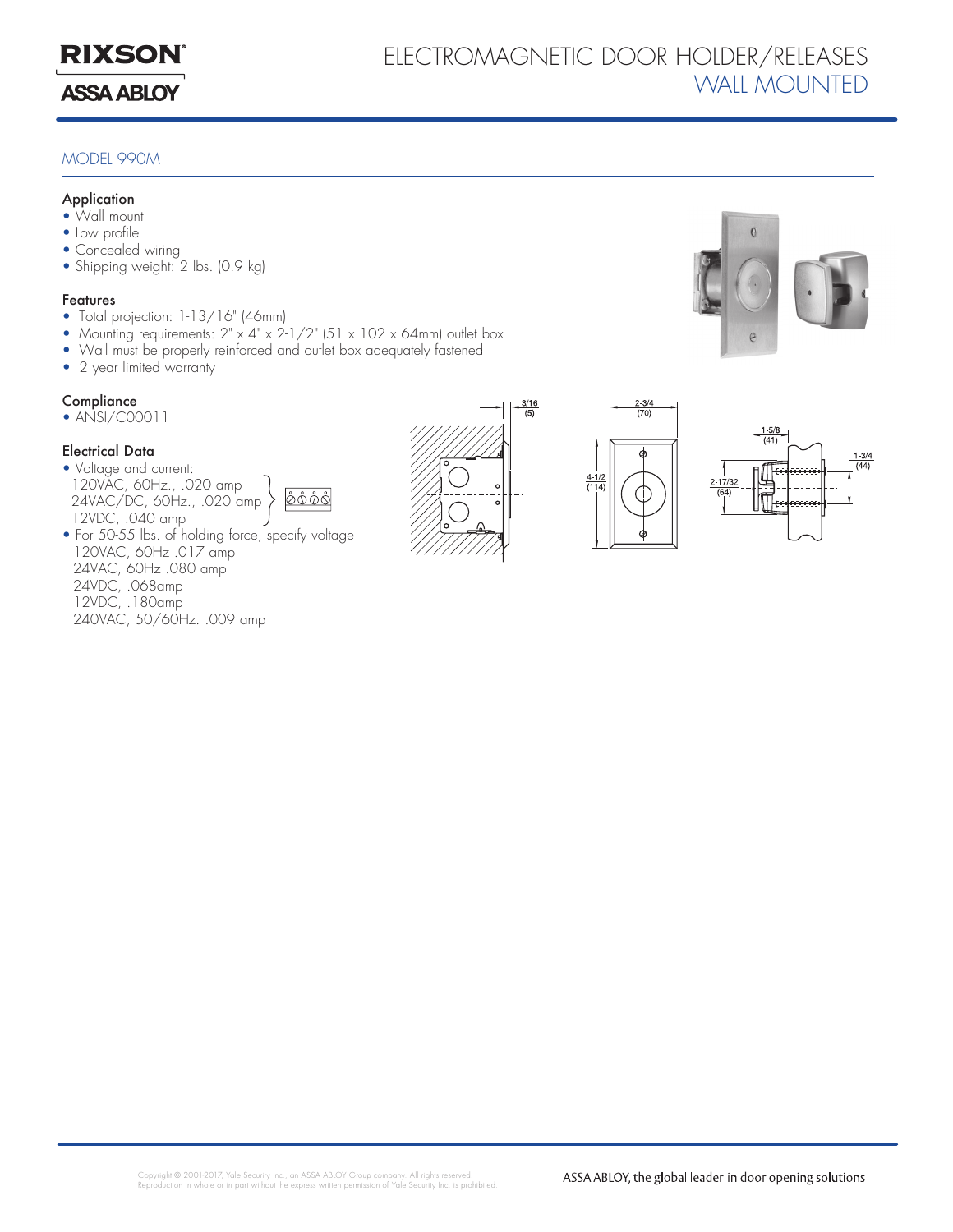

# Electromagnetic Door Holder/Releases Table of Contents

### **INTRODUCTION**

Rixson offers a wide range of electromagnetic door holders/releases. Designed for virtually any remote door release application, electromagnetic door holders/ releases primarily hold fire doors open until released by an alarm or smoke detector.

Floor mounted units are available for single or back-to-back doors. Wall mounted units feature concealed or surface wiring, low profile projection or high hold force.

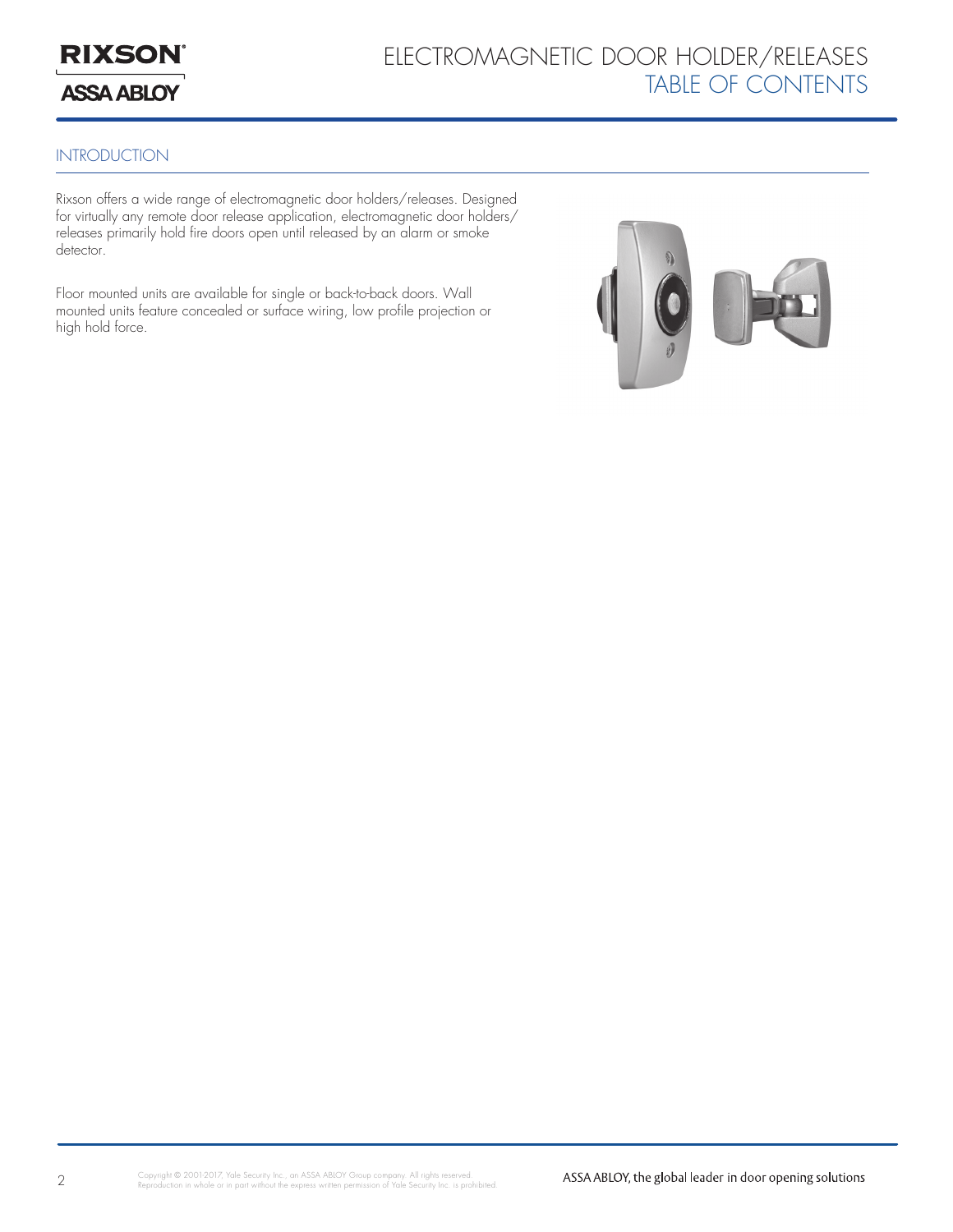## Electromagnetic Door Holder/Releases general information

**ASSA ABLOY** 

RIXSO

### General Information

Electromagnetic door holder/releases are designed for virtually any remote door release applications. They must be used in conjunction with closing devices.

- Fire/smoke barrier doors
- Door releases when tripped by an alarm or smoke detector • Private offices
- Door releases when triggered by a remote switch
- All devices come with a wall/floor portion and a door portion (armature)
- Circuit normally closed
- Door portions have screws and plates to accommodate surface and concealed mounting

#### Features

- 25 to 40 pounds holding power, except where noted
- Fail-safe operation; power failure releases door to close
- Positive release button initiates closing motion
- Tri-volt coils on most models see **boot**
- Spotting template included
- For stronger holding forces (50-55 lbs.) specify model and voltage. Not available in tri-volt coils



### certifications

- Compliant with ANSI/BHMA A156.15 Standards. See individual products for sub sections
- UL/ULC listed
- Listed by California State Fire Marshal

### **SPECIFICATIONS**

All electromagnetic door holder/releases shall be supplied by architectural hardware supplier. All units shall have a single coil to accommodate 12VDC, 24VAC, 24VDC and 120VAC. The coils shall be independently wound, employing a fuse. Armatures will have positive release button.